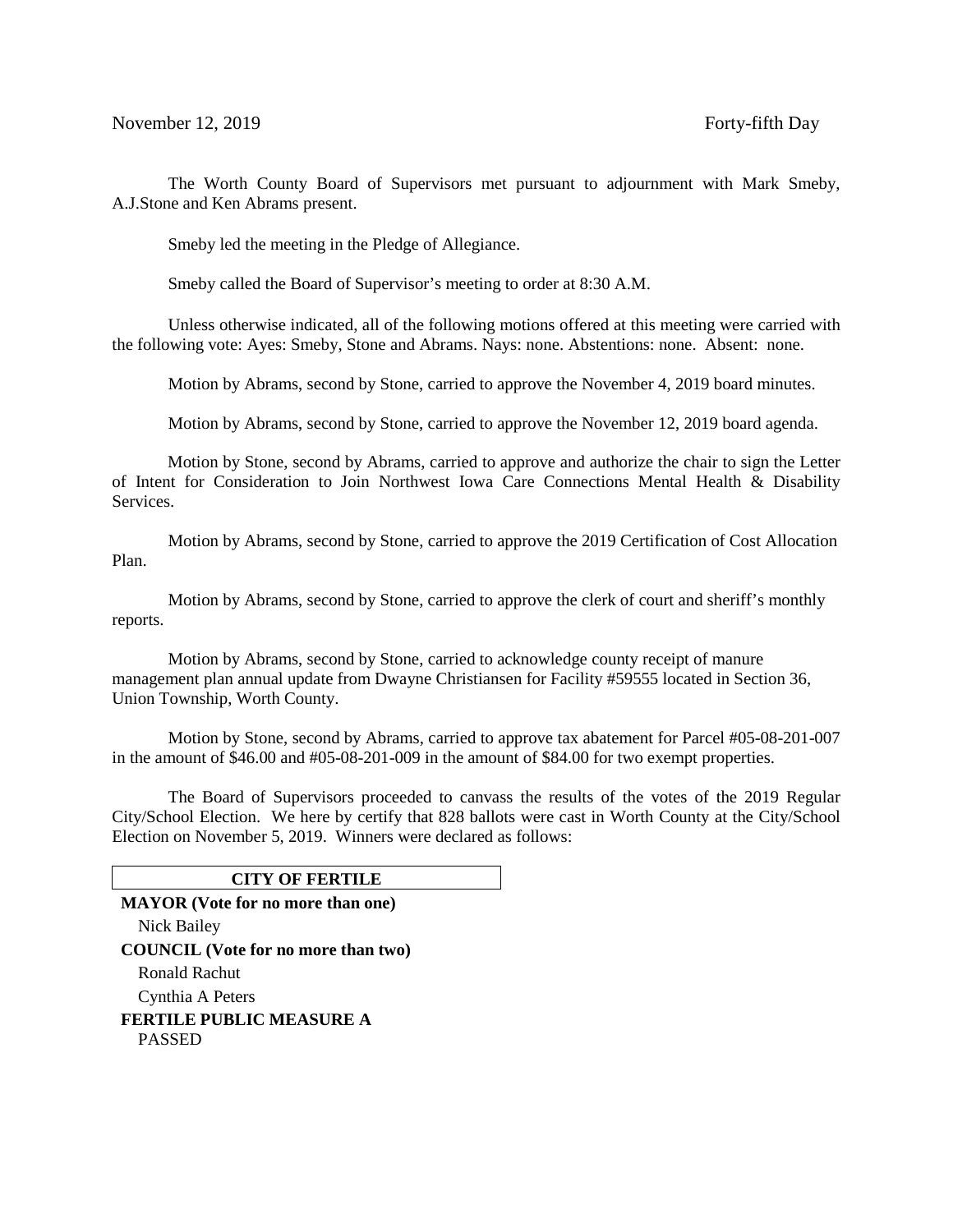#### **CITY OF GRAFTON**

# **MAYOR (Vote for no more than one)**

Gregg Urbatsch

# **COUNCIL (Vote for no more than five)**

Tom Kruger

Randy Hulshizer

Jane Dalluge

Michael Schaub

John Duval

# **CITY OF HANLONTOWN**

### **MAYOR (Vote for no more than one)**

Richard Scholbrock

#### **COUNCIL (Vote for no more than five)**

Julie Losee

Janet Fellin

Linda H Fulton

Scott E Hakes

Samuel J Fellin

#### **HANLONTOWN PUBLIC MEASURE B**

PASSED

#### **CITY OF JOICE**

## **MAYOR (Vote for no more than one)**

Mark Thoma

**COUNCIL (Vote for no more than three)**

Ron Miller

Deb Potter

Chad Heagel

#### **CITY OF KENSETT**

**COUNCIL (Vote for no more than three)**

David Heiken

LaRue Douglas

Kris Woltzen

#### **CITY OF MANLY**

### **MAYOR (Vote for no more than one)**

Regan Banks

**COUNCIL (Vote for no more than two)**

Scott Heagel

Richard Dean Baird

#### **COUNCIL-TFV(Vote for no more than two)**

Mary Northway Durner Pete Andera